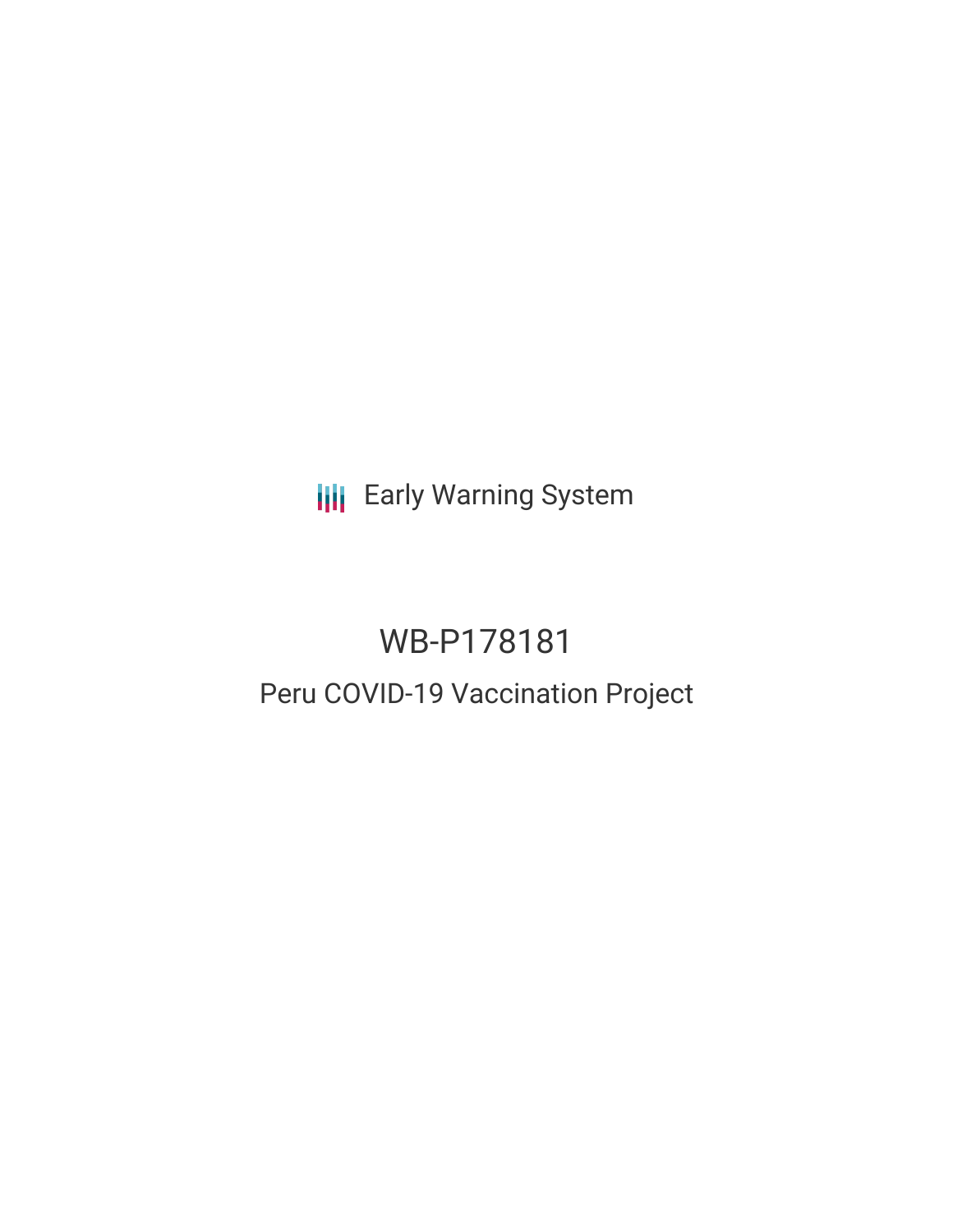

## **Quick Facts**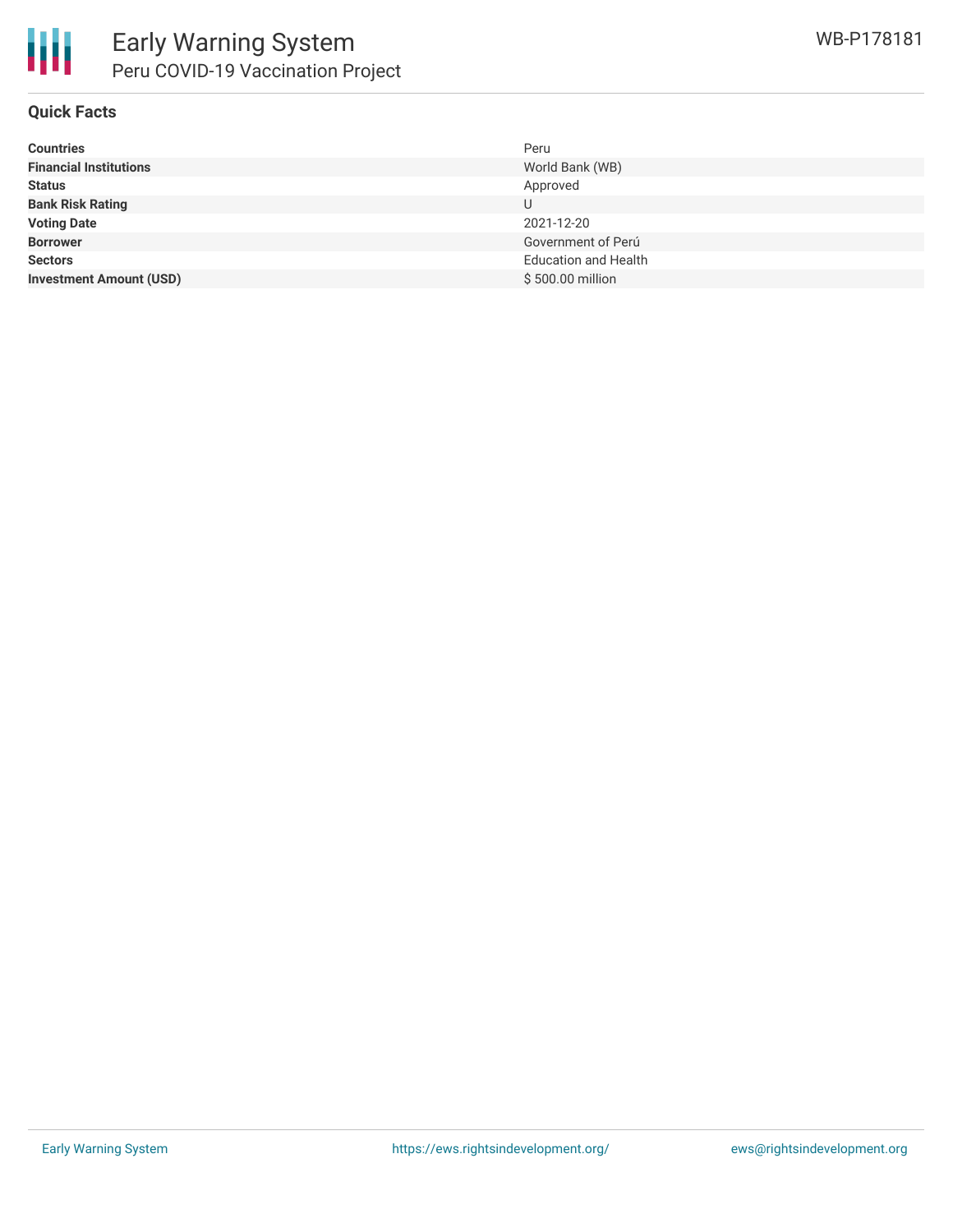

**Project Description**

To support the Government of Peru in the acquisition and deployment of COVID-19 vaccines.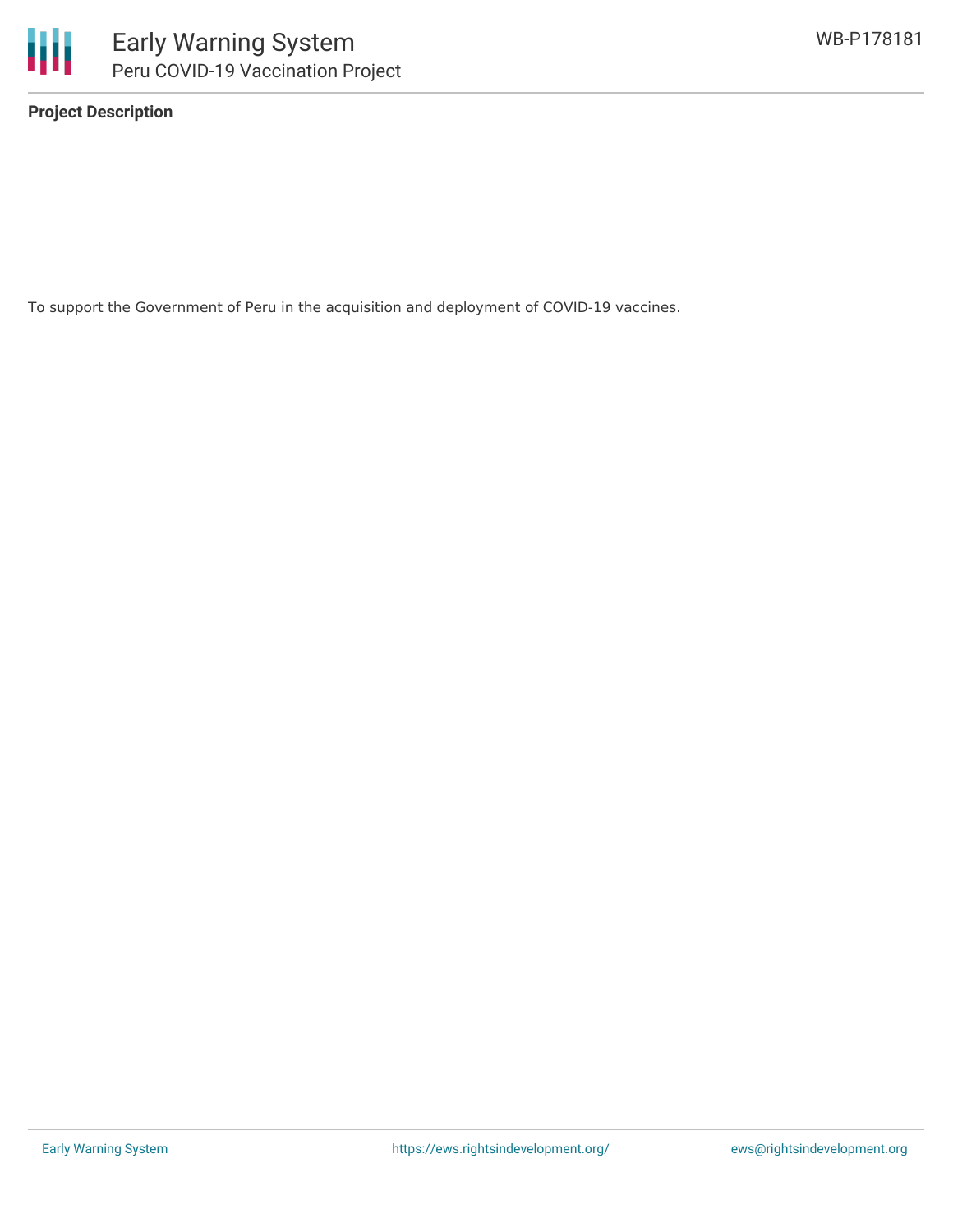## **Investment Description**

World Bank (WB)